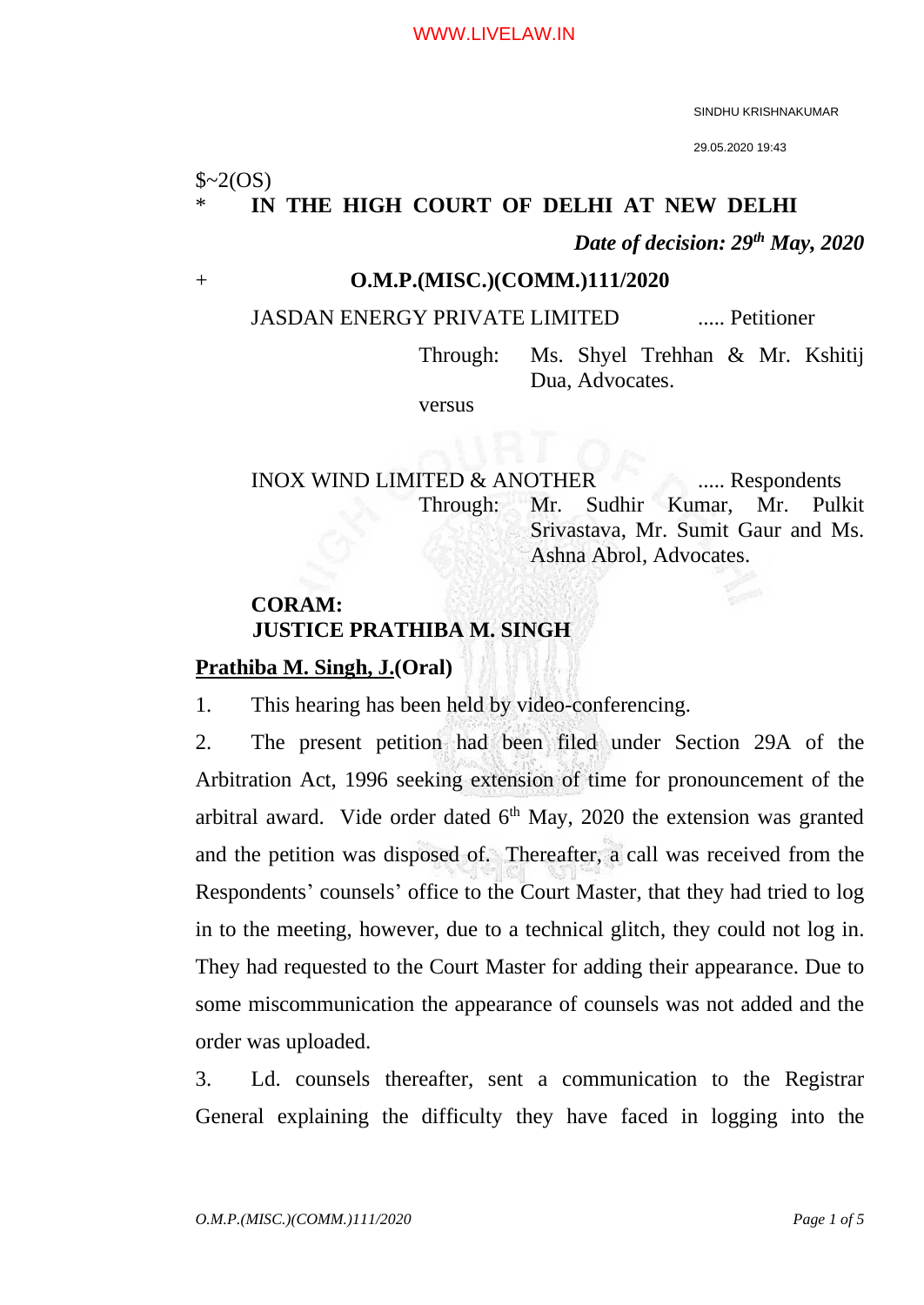#### WWW.LIVELAW.IN

meeting. A screenshot of the meeting, which was appearing on their laptop was sent to the Registrar General.

4. This Court sought a report from the IT Department in view of the technical glitch alleged to have been faced by the Counsels for the Respondent.

5. The IT Department has enquired into the matter, and has put up a detailed report as to all the persons who had been invited for the meeting, the persons who have actually joined the meeting and the reason why the counsels for the Respondents had to encounter difficulty. The conclusion in the said report is as under:

*"1.That the advocate tried to join the meeting before the scheduled time. 2. If any participant tries to join the meeting before the* 

*scheduled time he gets an error message and the same is saved in cache memory of the system. So after starting of actual meeting the user needs to close the old tab and again join the meeting. If the user does not close the old tab and tries to join the meeting from new tab the error message display asking the user to leave previous meeting. Advice – wait for call from court staff to join the meeting or check the display board available on the DHC website"* गरेक्<sub>रील ज</sub>यंग

6. A perusal of the above report and the communication addressed by the counsels for the Respondents to the Registrar General shows that a common difficulty faced by lawyers is that they receive intimation that there is already a live meeting window, and that they cannot join the new meeting until they leave the previous meeting. The message which was shown to the Counsels for the Respondent was as under: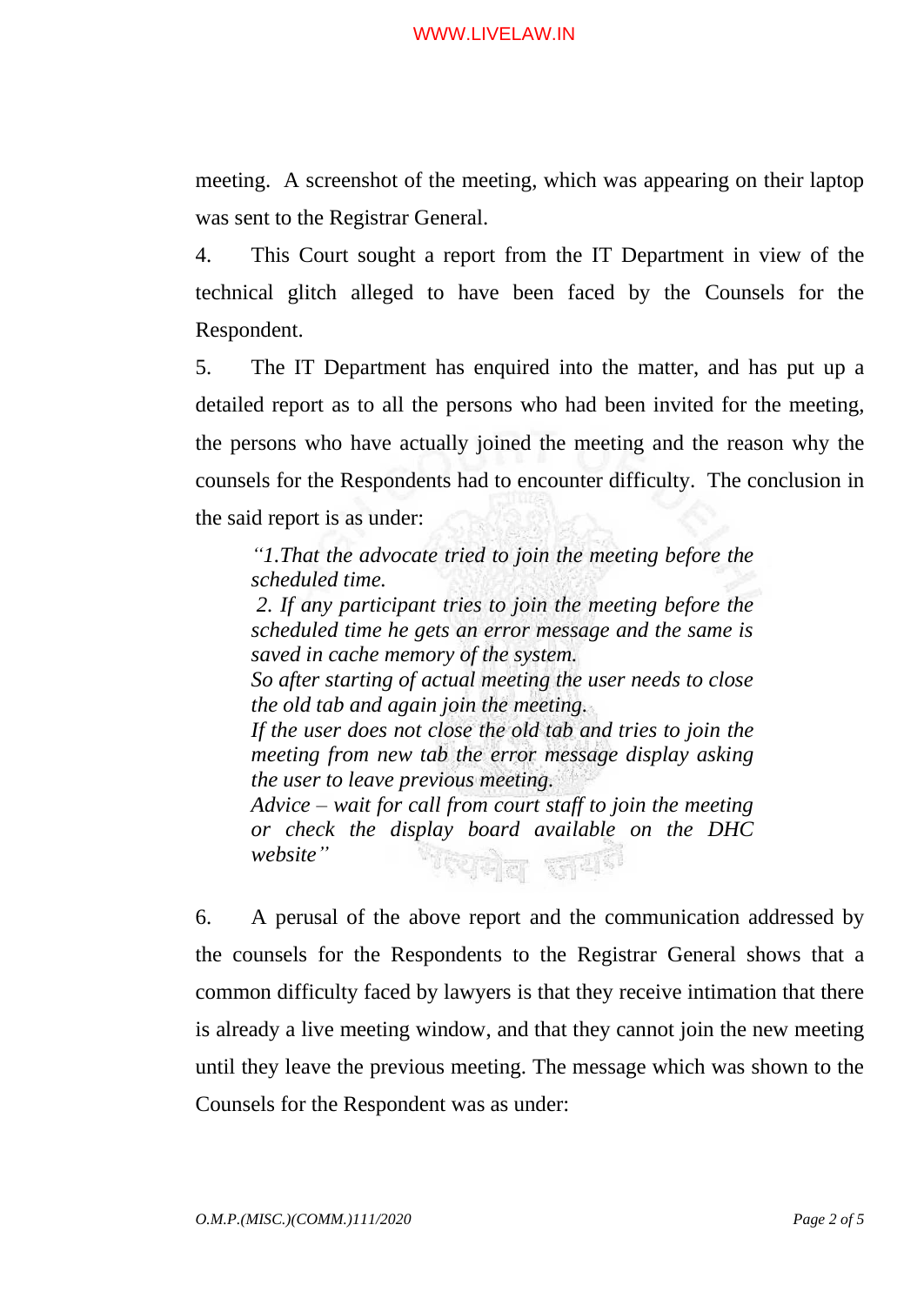

This is because of the following reasons:

i. When a lawyer tries to join a VC hearing and the meeting has not yet started, and the window is not closed, the meeting window remains live.

ii. If a lawyer logs into a second window, because of the first meeting window being live, the second window is not activated and the counsel is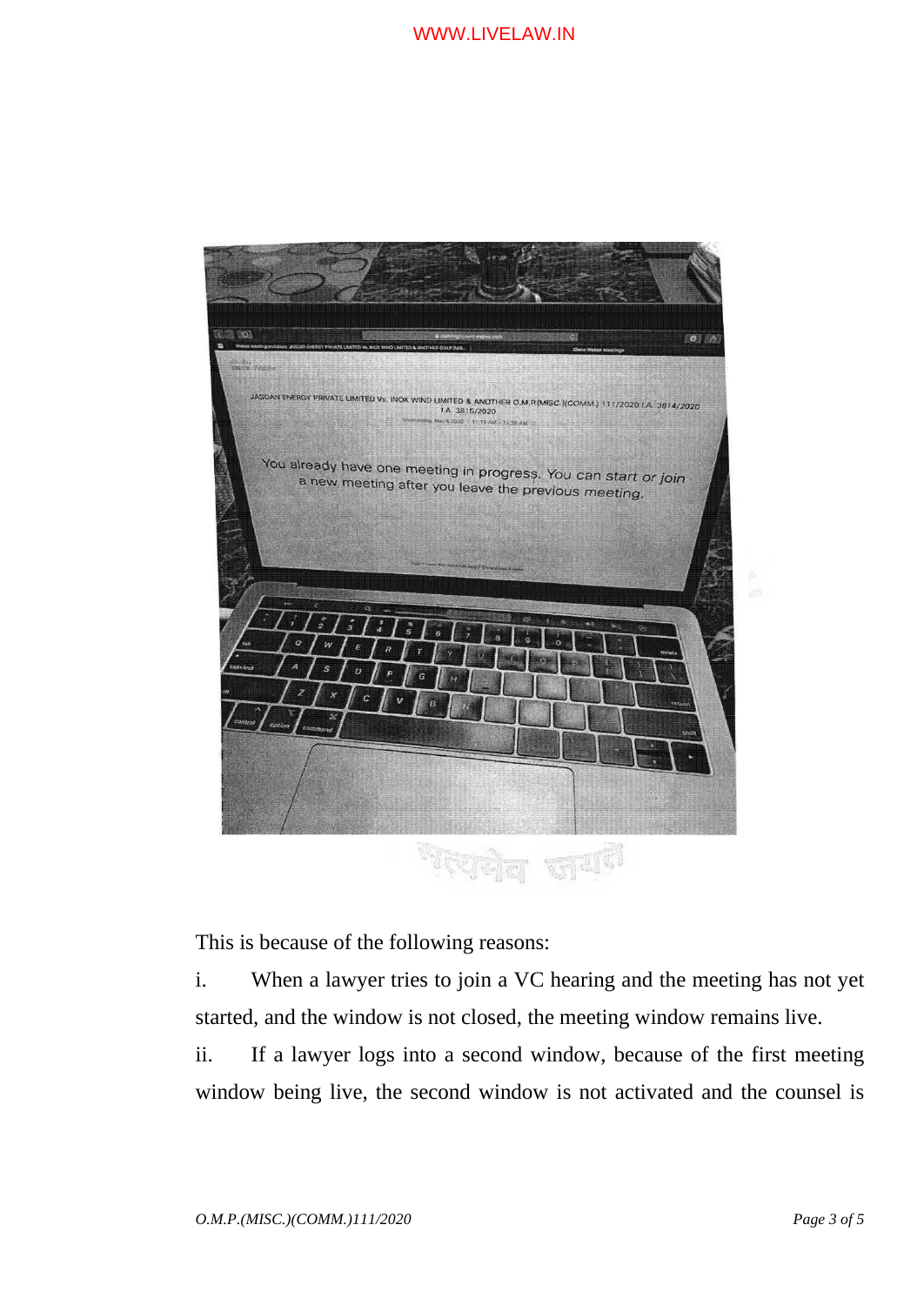#### WWW.LIVELAW.IN

unable to join the meeting.

Thus, the advice of the IT Department extracted above be followed. It is advisable that counsels ought not to keep the old window open or live, and close the same before logging in again.

7. This Court appreciates the fact that recording of appearance of lawyers is quite crucial especially during the lockdown period when so much effort is being made by lawyers to attend to their work, coordinate with the client, do filings and also attend hearings. In the present case, since the order recorded that there was no appearance on behalf of the Respondent in order dated 6<sup>th</sup> May 2020, the Counsels for Respondent rightly had a grievance. The reasons for non-joining was simply technical in nature. There is no doubt that the Counsels had in fact tried to log in.

8. It is accordingly directed that the appearance of the Respondent's counsels be added to the last order dated 6<sup>th</sup> May 2020, and the corrected order be uploaded as a corrigendum.

9. For future purposes, all counsels appearing through video conferencing may take note of the fact that in case they appear before the start of the VC hearing, and the meeting has not yet started, they would be advised to close the said meeting window to ensure that they are not locked out and are able to join the hearing when they log in after the hearing has started.

10. This order be communicated to the Delhi High Court Bar Association for being circulated amongst its members as it is possible that several lawyers may have encountered such difficulties in logging in due to such issues. Making VC hearings smooth and seamless can happen with the cooperation of all stakeholders viz., lawyers, the Registry and the Court. VC